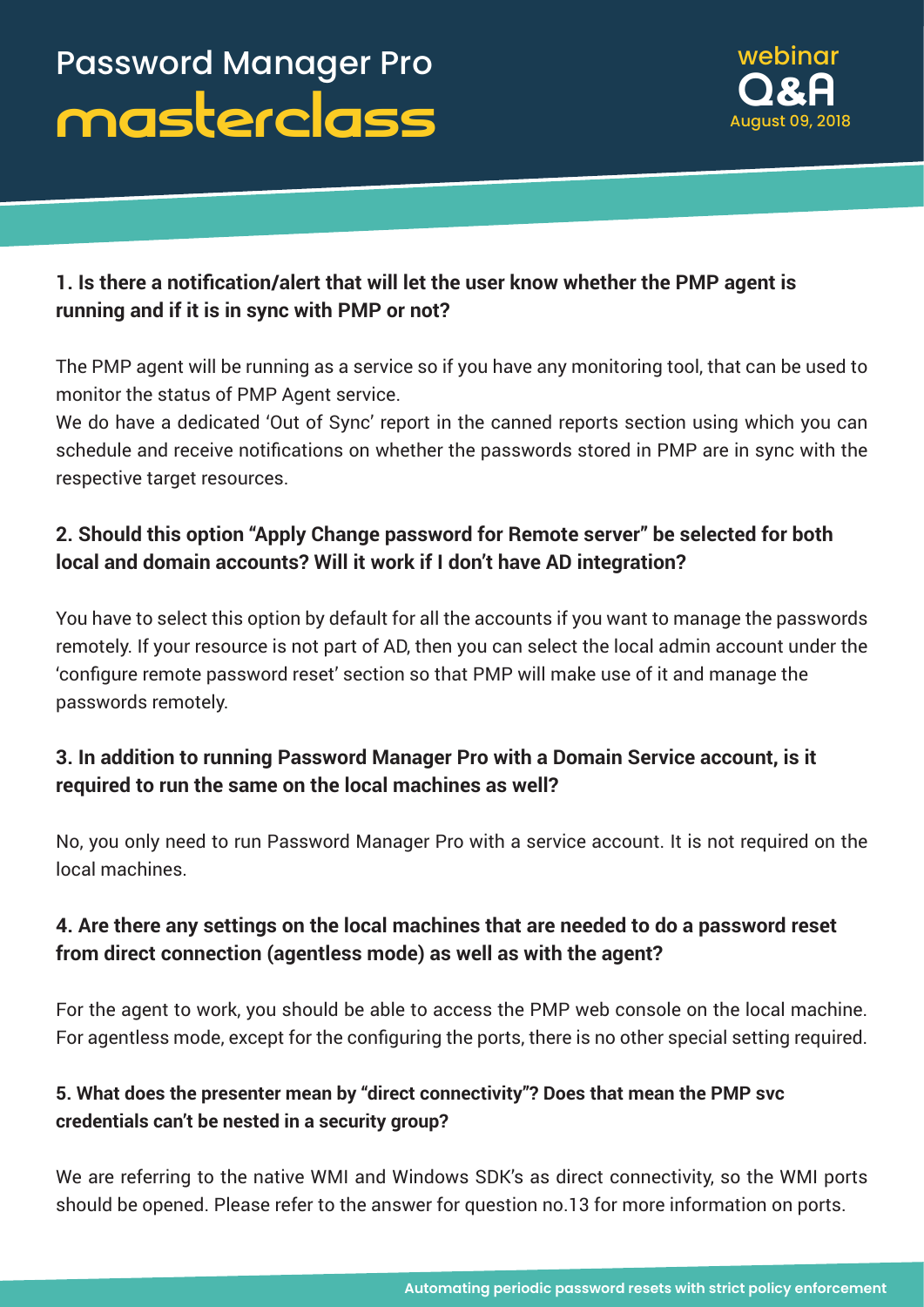## **6. What ports need to be opened for agents to communicate with the PMP server, on both the server and desktop side?**

We are using one-way agents in PMP. Only the agent machine will contact the PMP application. So, the communication works on the web server port (7272 or 443). You can check the communication simply by accessing the PMP web console on the local machine.

### **7. Is there an option for scheduling the reset on a quarterly basis (every 3 months) ?**

We only have the options of scheduling the reset monthly or for a set number of days. If you want reset to be scheduled ever quarter, then you can choose days as the option and schedule it for every 90 days.

## **8. When resetting an MS SQL account, how do you find the specific SQL account name that is to be changed on a specific SQL server?**

You have to add the SQL server as a resource and all the SQL accounts under it. Once it is added, you can search for the account and then change its password by clicking on the account settings next to it.

#### **9. Is TLS 1.2 an option instead of SSL?**

We use the native Windows API for the connection and the connection can be encrypted by enabling SSL. So, the server which initiates the encrypted connection should specify the protocol, whether it is SSLv3 or TLSv1.2 etc and it should have the supported ciphers enabled along with it. You can refer to the below link for information on enabling TLS v1.2.

[https://support.microsoft.com/en-us/help/3140245/update-to-enable-tls-1-1-and-tls-1-2-as-a-de](https://support.microsoft.com/en-us/help/3140245/update-to-enable-tls-1-1-and-tls-1-2-as-a-default-s)[fault-secure-protocols-in](https://support.microsoft.com/en-us/help/3140245/update-to-enable-tls-1-1-and-tls-1-2-as-a-default-s)

#### **10. Do you have an SCCM installer package for the agent?**

No, we don't have an SCCM installer in the product. However, if you have any patch management or SCCM tool then you can use it for deploying agents remotely.

### 11. Is it possible to adopt the AD current password policy as our password policy, or do we have **to recreate our domain policy? Can PMP read the custom dictionary we use?**

The domain policy can only be created manually in PMP as we don't have an option to read the custom dictionary from domain.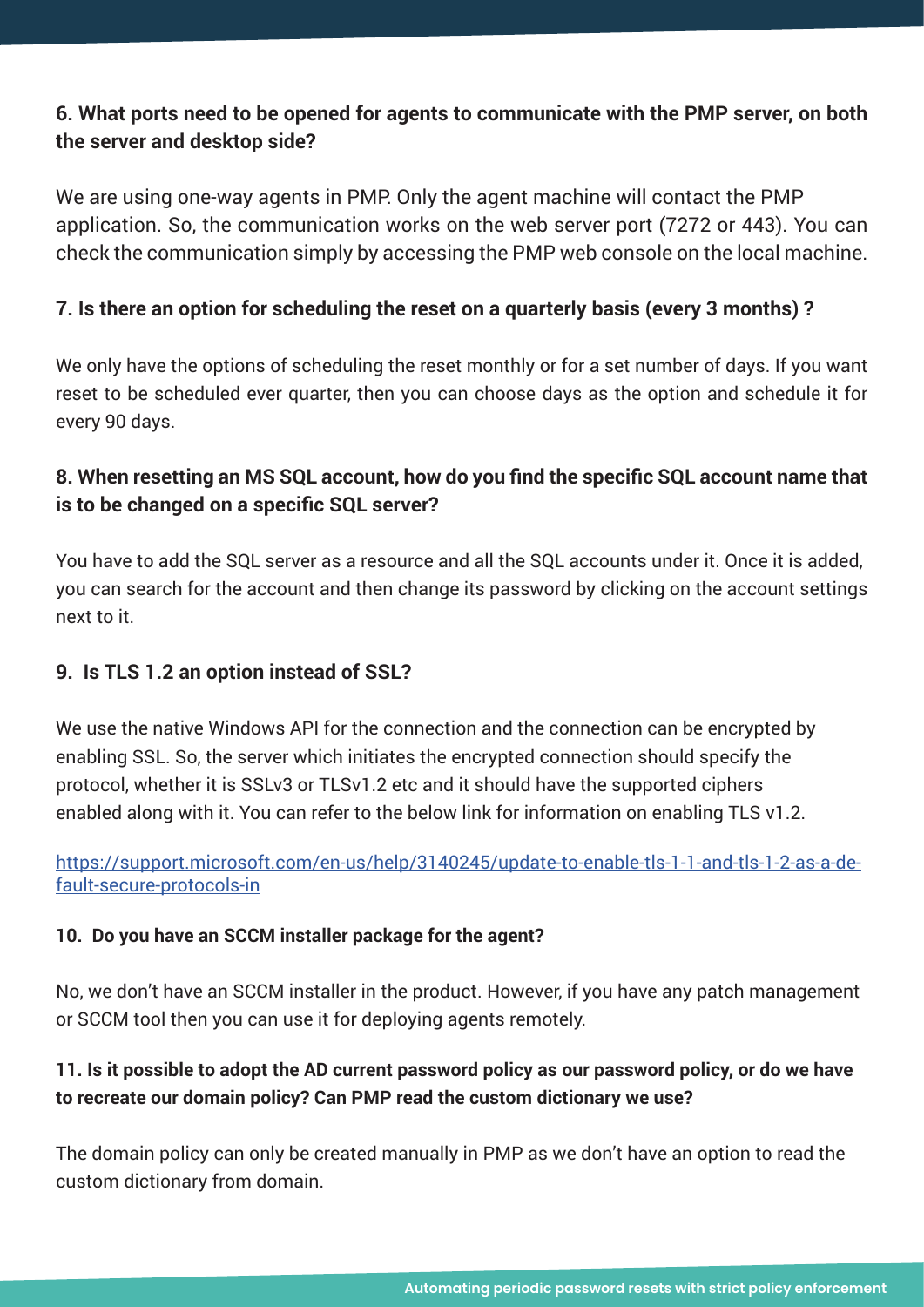# **12. When we attempt to change password the first time the change always fails on all of our Windows standalone servers, however the second attempt, without changing anything, works correctly. Thoughts as to why?**

Please write to our support team's email id passwordmanagerpro-support@manageengine.com for us to help you better with this issue.

### **13. What are the specific ports are required if the resources/accounts are managed without agent / What are the ports required for a Windows resource?**

PMP uses WMI and RPC for communicating with the other Windows machines and to perform AD Import/Reset/Verify functions. The Default ports for WMI are 135,139 and 445. By default, RPC uses ports in the ephemeral port range of 1024-5000 if you are using windows server 2000,XP or windows 2003 server, but it is customizable.

If you are using the latest Windows server OS like version 2008 and above, Microsoft has updated the port range to 49152 - 65535. Please refer to the below document for more information.

## [https://support.microsoft.com/en-in/help/832017/service-overview-and-network-port-require](https://support.microsoft.com/en-in/help/832017/service-overview-and-network-port-requirements-for-w)[ments-for-windows](https://support.microsoft.com/en-in/help/832017/service-overview-and-network-port-requirements-for-w)

If you use the steps mentioned in the below Microsoft document, you can configure the RPC ports to be ranged from 5001 to 5021. This way, you will only have to open 20 ports. http://support.microsoft.com/kb/908472. So, make sure that firewall ports are opened between the PMP server and the target machine.

#### **For other resources, please refer to the below table:**

| <b>Description</b>                | <b>Port</b> | <b>Traffic on port</b> | <b>Additional Info</b>                                                                                        |
|-----------------------------------|-------------|------------------------|---------------------------------------------------------------------------------------------------------------|
| <b>Web Client</b><br>Port - HTTPS | 7272        | Inbound                | Used for connecting PMP web interface                                                                         |
| <b>Database</b>                   | 2345        | Outbound               | <b>Primary and Secondary installation</b><br>database will communicate using this port<br>for the HA feature. |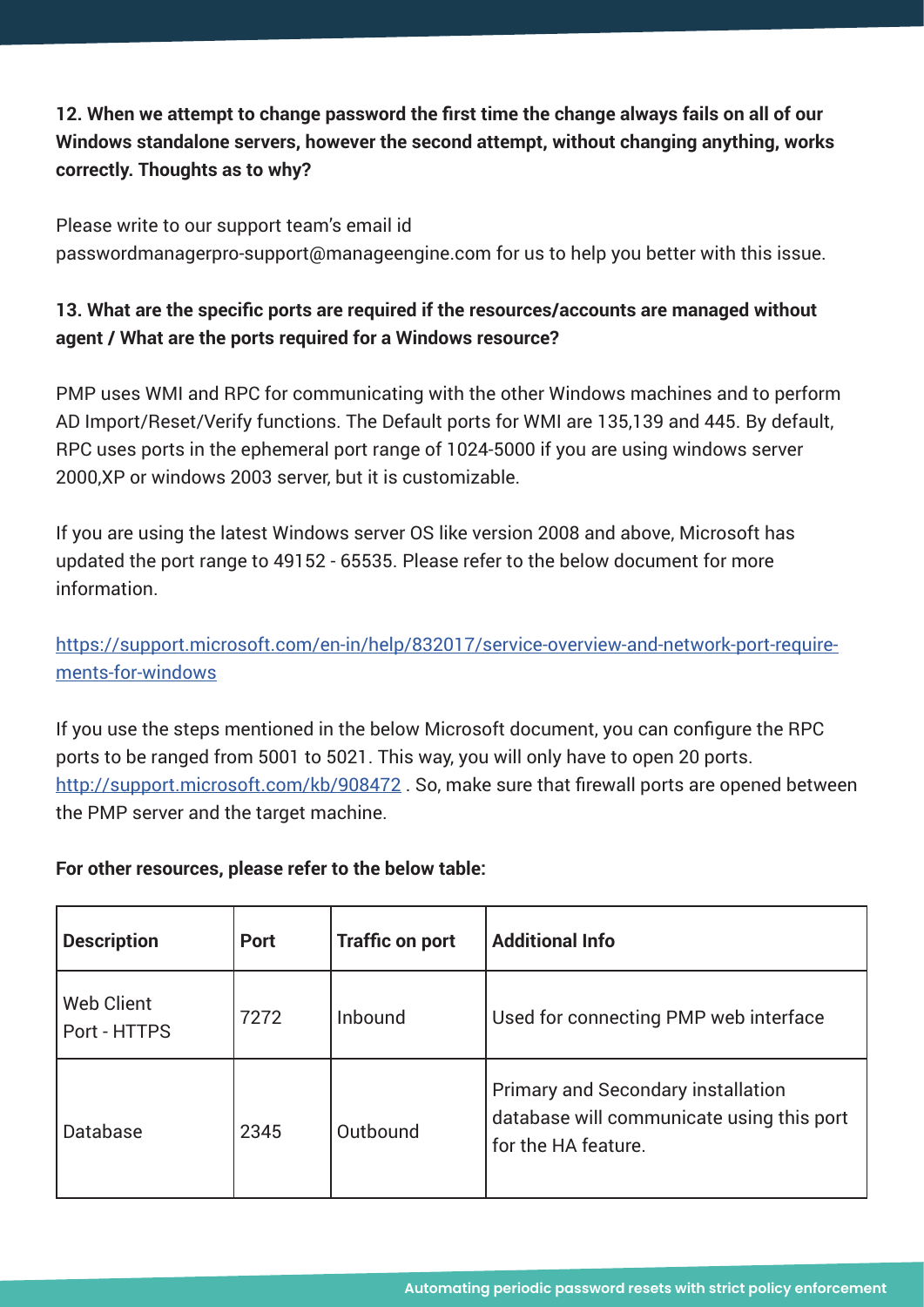| <b>PMP Agent</b>                     |      | N/A      | Communication is always one way - that is,<br>the agent alone will contact the server. The<br>PMP server will not communicate with the<br>agent. So, there is no need to keep any port<br>open in the host where the agent has been<br>installed. |
|--------------------------------------|------|----------|---------------------------------------------------------------------------------------------------------------------------------------------------------------------------------------------------------------------------------------------------|
| SSH(for local and<br>landing server) | 22   | Outbound | Used for remote password reset using SSH.<br>Applicable for resource types such as all<br>UNIX-based OSs, Network Devices, Solaris<br>etc.,                                                                                                       |
| <b>Telnet</b>                        | 23   | Outbound | Used for remote password reset using SSH.<br>Applicable for resource types such as all<br>UNIX-based OSs, Network Devices, Solaris<br>etc., - need to check                                                                                       |
| <b>LDAP without SSL</b>              | 389  | Outbound | Import and authenticate users from LDAP                                                                                                                                                                                                           |
| <b>LDAP with SSL</b>                 | 636  | Outbound | Import and authenticate users from LDAP                                                                                                                                                                                                           |
| <b>SMTP</b>                          | 25   | Outbound | Used to send emails from Password<br><b>Manager Pro application</b>                                                                                                                                                                               |
| <b>MS SQL</b>                        | 1433 | Outbound | Used to reset the sa / administrator<br>password of MS SQL                                                                                                                                                                                        |
| My SQL                               | 3306 | Outbound | Used to reset the root password of My SQL                                                                                                                                                                                                         |
| Oracle                               | 1521 | Outbound | Used to reset the Oracle sysdba password                                                                                                                                                                                                          |
| <b>Sybase ASE</b>                    | 5000 | Outbound | Used to reset the Sysbase sa password                                                                                                                                                                                                             |
| <b>PMP API</b>                       | 7070 | Inbound  | Used in Application-to-Application<br>password management                                                                                                                                                                                         |